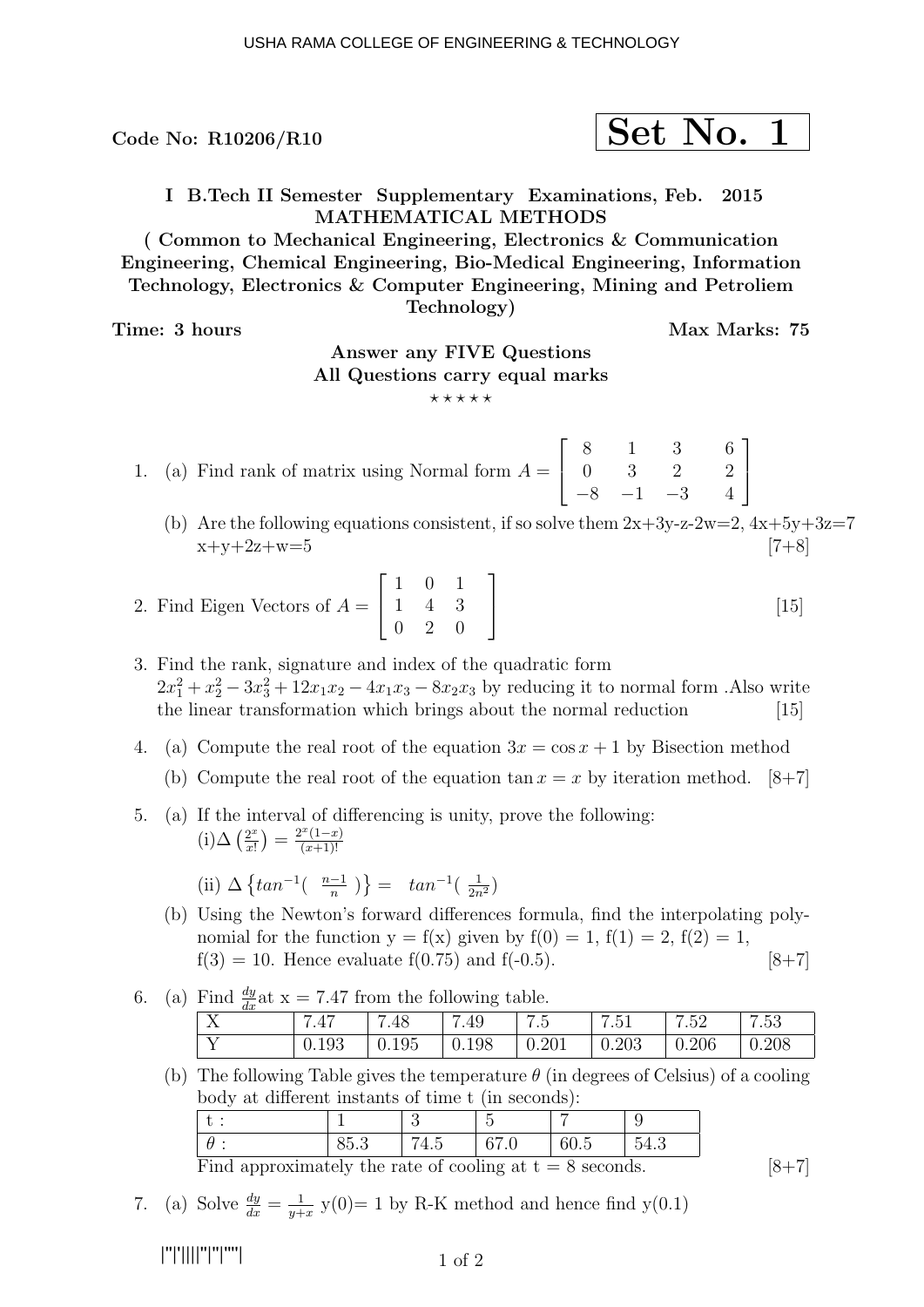# Code No: R10206/R10  $\boxed{\text{Set No. 1}}$

- (b) Solve  $y^1=1+xy$  subject to the condition  $y(0)=2$  by modified Euler's method and hence find  $y(0.1)$ ,  $y(0.2)$  [8+7]
- 8. (a) Fit a curve of the type  $y=ae^{bx}$  to the data by the method of least squares

| 2.6 | 3.3   |       | 5.4   | 6.9   |                                                                  |
|-----|-------|-------|-------|-------|------------------------------------------------------------------|
|     |       |       |       |       | (b) Fit straight line to the data by the method of least squares |
|     |       |       |       |       |                                                                  |
|     | 172.8 | 207.4 | 248.8 | 298.5 |                                                                  |

 $[8+7]$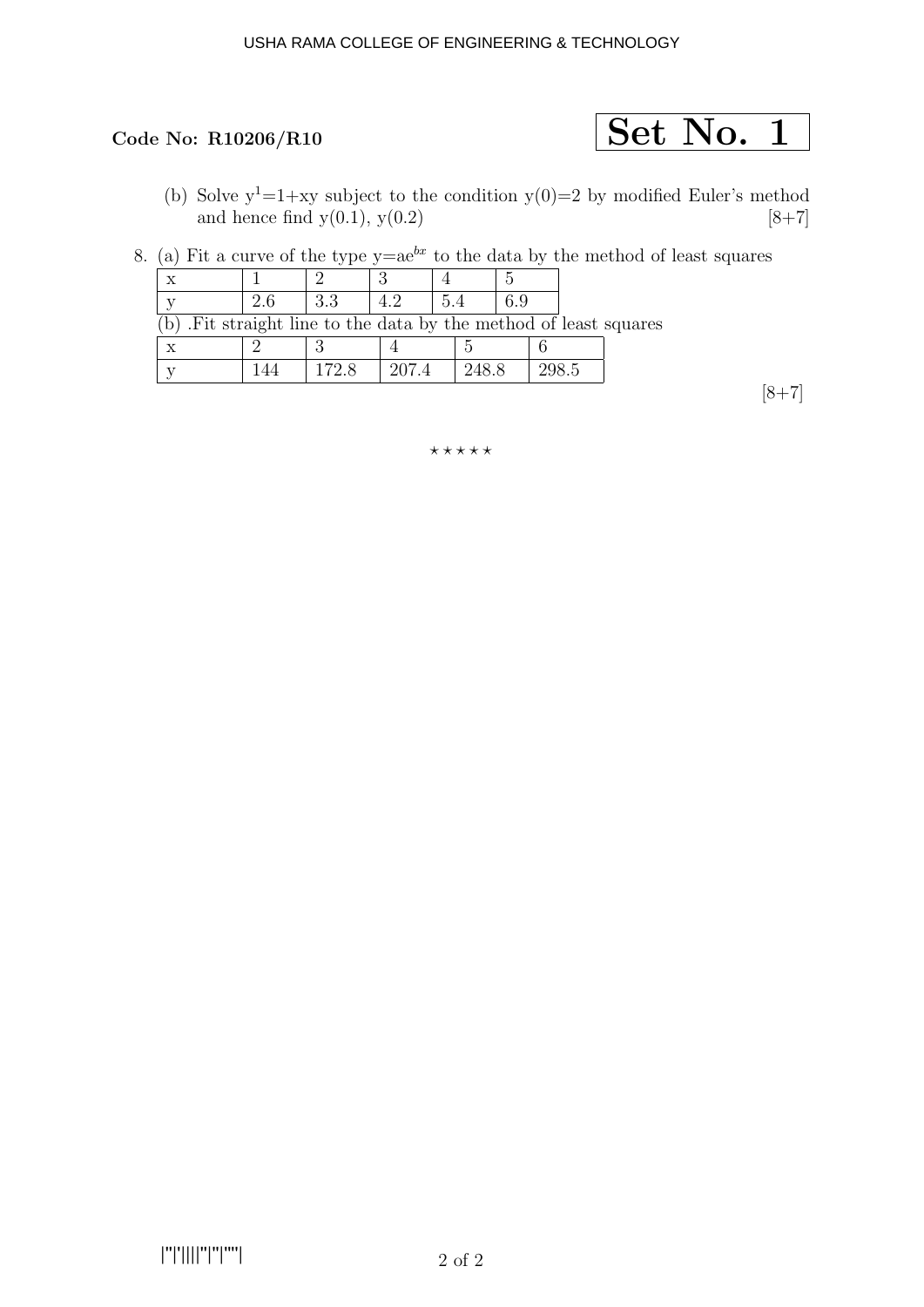Code No: R10206/R10  $\vert$  Set No.

$$
\mathbf{D}\mathbf{E}\mathbf{U} \mathbf{1}\mathbf{V}\mathbf{U} \mathbf{1} \mathbf{Z}
$$

I B.Tech II Semester Supplementary Examinations, Feb. 2015 MATHEMATICAL METHODS

( Common to Mechanical Engineering, Electronics & Communication Engineering, Chemical Engineering, Bio-Medical Engineering, Information Technology, Electronics & Computer Engineering, Mining and Petroliem Technology)

Time: 3 hours and the set of the Max Marks: 75

## Answer any FIVE Questions All Questions carry equal marks

 $***$ \*\*

| 1. (a) Find rank of a Matrix using Echelon form where $A = \begin{bmatrix} 1 & -1 & 2 & 0 \\ 0 & 1 & 2 & 1 \\ 5 & 3 & 14 & 4 \end{bmatrix}$ |  |  |  |
|---------------------------------------------------------------------------------------------------------------------------------------------|--|--|--|
|                                                                                                                                             |  |  |  |

- (b) Show that equations  $x+y+z=6$ ,  $x+2y+3z=14$ ,  $x+4y+7z=30$  are consistent and solve them  $[7+8]$
- 2. Find Eigen vectors of  $A =$  $\sqrt{ }$  $\overline{\phantom{a}}$ 2 2 1 1 3 1 1 2 2 1 [15]
- 3. Determine the nature, index rank, and signature of the quadratic form  $5x_1^2 + 26x_2^2 + 10x_3^2 + 6x_1x_2 + 14x_1x_3 + 4x_2x_3$  [15]
- 4. (a) Find the root of the equation  $x^3 6x + 4 = 0$  by Newton-Raphson's Method correct to five decimal places
	- (b) Find a root of the equation  $x \log_{10} x = 1.2$  by Bisection method. [8+7]
- 5. (a) The values of annuities for certain ages are given for the following ages. Find the annuity at age  $27\frac{1}{2}$  using Gauss's forward interpolation formula

| Age:                                                                      | 25            | 26 |   | 27     |     | 28     | 29     |         |
|---------------------------------------------------------------------------|---------------|----|---|--------|-----|--------|--------|---------|
| Annuity:                                                                  | 16.195 15.919 |    |   | 15.630 |     | 15.326 | 15.006 |         |
| (b) Find $f(2.5)$ using Newton's forward formula from the following table |               |    |   |        |     |        |        |         |
|                                                                           |               |    | റ | 2      |     |        |        | $[8+7]$ |
|                                                                           |               |    |   |        | 256 | 625    | T296.  |         |

6. (a) The velocity v of a particle moving in a straight line covers at distance x in time t. They are related as given in the following table. Find  $f'(15)$ 

| $\frac{1}{2}$ . The state $\frac{1}{2}$ and $\frac{1}{2}$ and $\frac{1}{2}$ are $\frac{1}{2}$ . The state $\frac{1}{2}$ and $\frac{1}{2}$ and $\frac{1}{2}$ and $\frac{1}{2}$ and $\frac{1}{2}$ and $\frac{1}{2}$ and $\frac{1}{2}$ and $\frac{1}{2}$ and $\frac{1}{2}$ and $\frac{1}{2}$ |  |  | $-$ |
|-------------------------------------------------------------------------------------------------------------------------------------------------------------------------------------------------------------------------------------------------------------------------------------------|--|--|-----|
|                                                                                                                                                                                                                                                                                           |  |  |     |
|                                                                                                                                                                                                                                                                                           |  |  |     |

- (b) Evaluate  $\int_0^1 x^3 dx$  with five sub-intervals by Trapezoidal rule. [8+7]
- 7. (a) Solve  $y^1=3x+y/2$ ,  $y(0)=1$  by Taylor series method and hence find  $y(0.1)$ ,  $y(0.2)$ 
	- (b) Solve the equation  $\frac{dy}{dx} = xy + 1$ , y(0)=1 by Picard's method and hence find  $y(0.1)$  [8+7]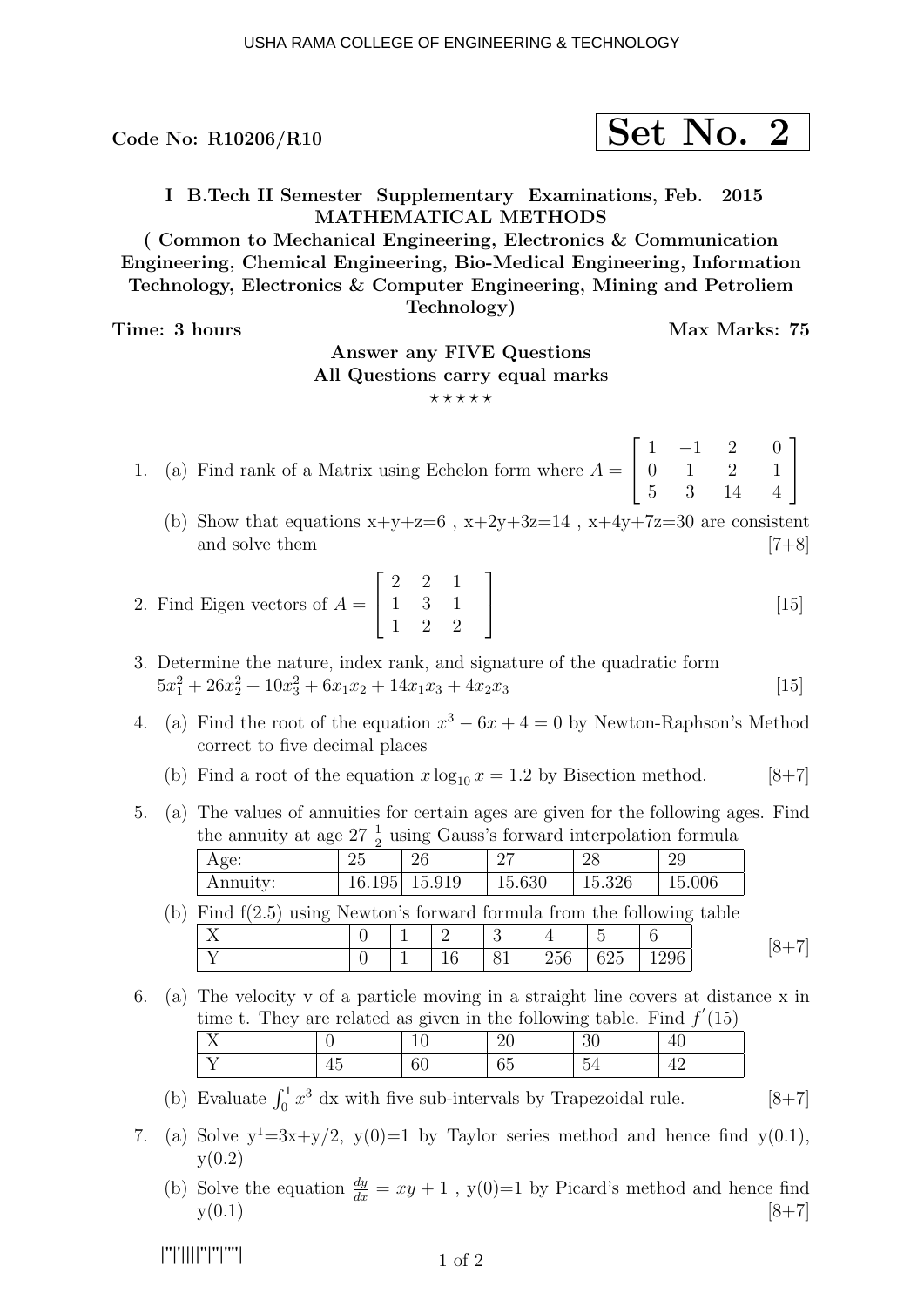## Code No: R10206/R10  $\overline{\text{Set No. 2}}$

| 8.                                                                     |  | (a) Fit a least square parabola $y = a + bx + cx^2$ to the following data |  |  |  |  |  |    |  |  |  |
|------------------------------------------------------------------------|--|---------------------------------------------------------------------------|--|--|--|--|--|----|--|--|--|
|                                                                        |  |                                                                           |  |  |  |  |  |    |  |  |  |
|                                                                        |  |                                                                           |  |  |  |  |  | 23 |  |  |  |
| (b) Fit a straight line of the form $y = a + bx$ to the following data |  |                                                                           |  |  |  |  |  |    |  |  |  |
|                                                                        |  |                                                                           |  |  |  |  |  |    |  |  |  |
|                                                                        |  |                                                                           |  |  |  |  |  |    |  |  |  |

 $[8+7]$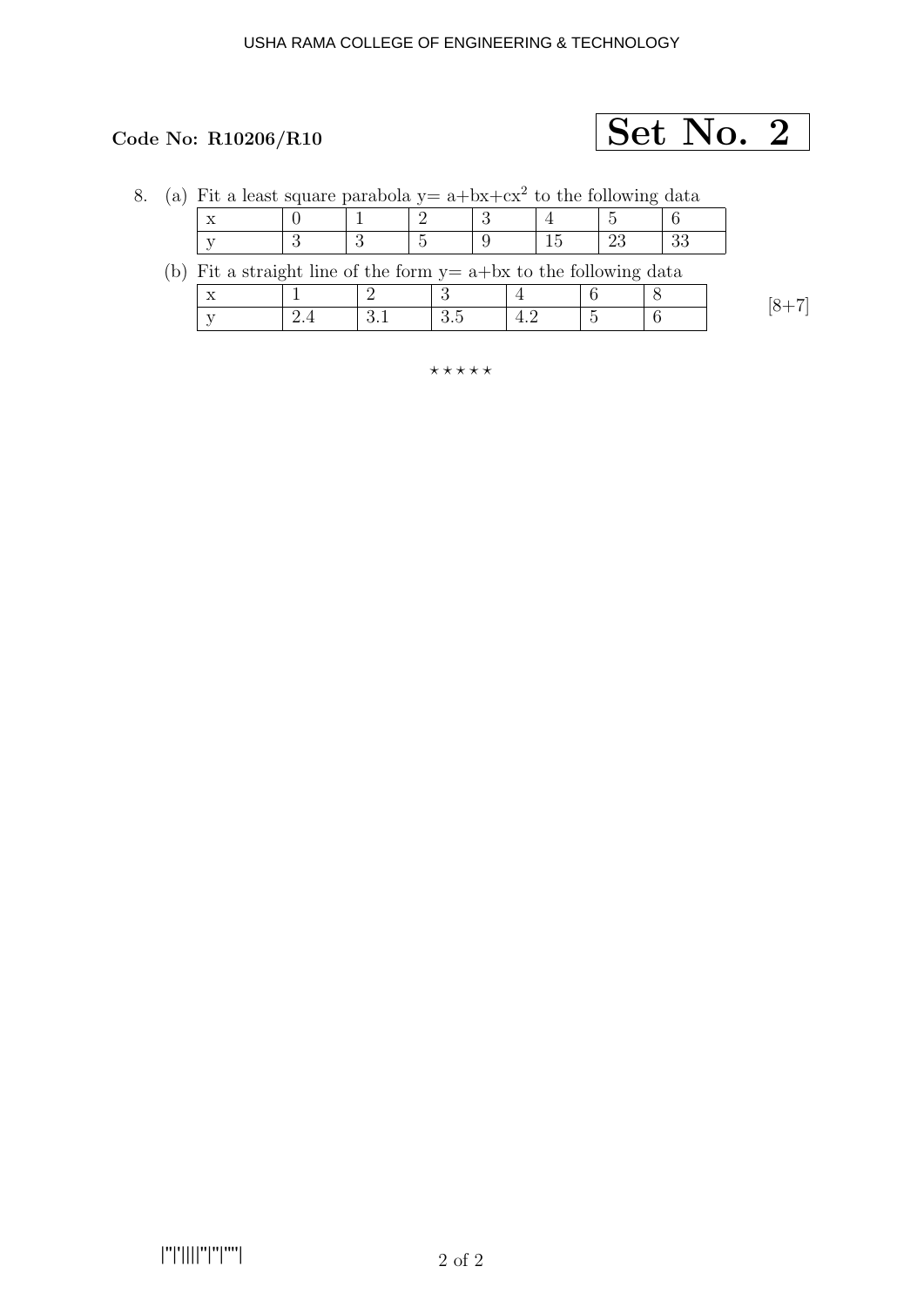Code No:  $R10206/R10$ 

$$
\fbox{Set No. 3}
$$

1

 $\overline{1}$ 

I B.Tech II Semester Supplementary Examinations, Feb. 2015 MATHEMATICAL METHODS

( Common to Mechanical Engineering, Electronics & Communication Engineering, Chemical Engineering, Bio-Medical Engineering, Information Technology, Electronics & Computer Engineering, Mining and Petroliem Technology)

Time: 3 hours Max Marks: 75

## Answer any FIVE Questions All Questions carry equal marks

 $***$ \*\*

- 1. (a) Using Echelon form, find rank of  $A =$  $\sqrt{ }$  $\overline{1}$ 1 2 1 −2 4 3 1 0 2 0 0 8
	- (b) Solve system of equations  $x+y+z=3$ ,  $2x+3y+2z=7$ ,  $4x+2y+3z=9$ , using Gauss elimination method. [7+8] Gauss elimination method.

2. (a) Find Eigen Values and Eigen Vectors of 
$$
\begin{bmatrix} 1 & -6 & -4 \ 0 & 4 & 2 \ 0 & -6 & -3 \end{bmatrix}
$$

(b) Prove that the Eigen values of a square matrix A and its transpose are same  $[10+5]$ 

- 3. Reduce the quadratic form  $7x^2 + 6y^2 + 5z^2 4xy 4yz$  to canonical from by diagonlzation. Also find the nature, index and signature and the linear transformation.  $[15]$
- 4. (a) Using Newton-Raphson's method find a root of  $2x-3\sin x = 5$  which is nearer to 3
	- (b) Find the root between 2 and 3 of the equation  $x^4 x^3 2x^2 6x 4 = 0$ using bisection method.  $[8+7]$
- 5. (a) Interpolate by means of Gauss's backward formula the sales of a concern for the year 1976 for the given data

| Year:                   |    |    |    | 1940   1950   1960   1970   1980   1990 |    |
|-------------------------|----|----|----|-----------------------------------------|----|
| Sales (in lakhs of Rs.) | 20 | 27 | 32 | -36                                     | 38 |

(b) Calculate f (1.30) from the following table.

|          | $\vert 0.0 \vert 1.2 \vert 2.4 \vert 3.7$ |  |         |
|----------|-------------------------------------------|--|---------|
| $F(x)$ : | $ 3.41 2.68 1.37 $ -1.18                  |  | $[8+7]$ |
|          |                                           |  |         |

6. (a) The population of a certain town (as obtained from census data) is shown in the following table:

| Year          | 1951  | 1961          | 1971  | 1981         | 1991  |
|---------------|-------|---------------|-------|--------------|-------|
| Population(in | 19.96 | 39.65         | 58.81 | 77.01<br>.41 | 94.61 |
| thousand)     |       | $\sim$ $\sim$ |       |              |       |

Estimate the rate of growth of the population in the year 1981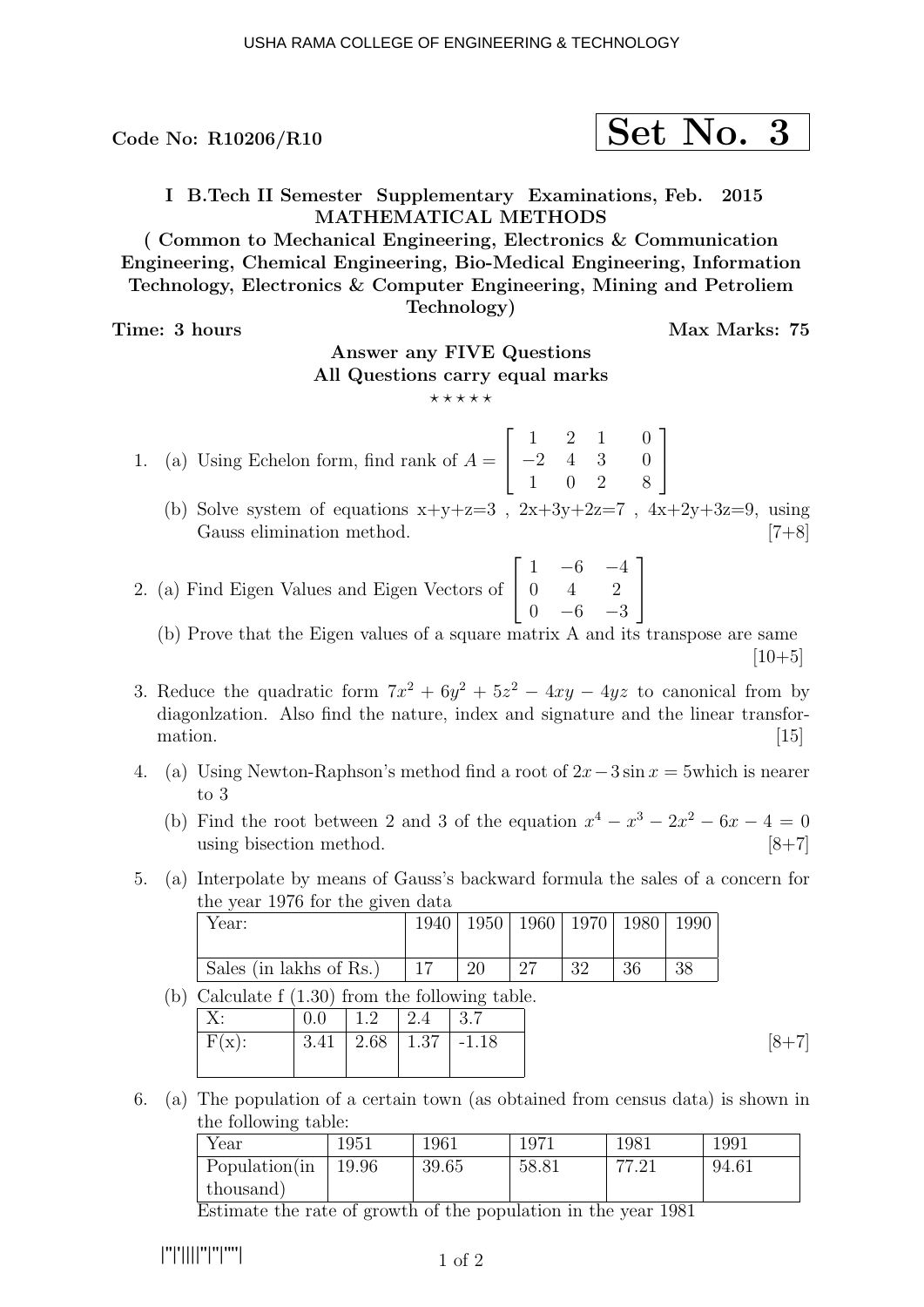## Code No: R10206/R10  $\quad \overline{\text{Set No. 3}}$

(b) The following table gives the value of  $f(x)$  at equal intervals of x.

| $\mathbf{v}$ |       |                             | $\overline{\phantom{0}}$<br>G.I | $\Omega$ |
|--------------|-------|-----------------------------|---------------------------------|----------|
| <b>TI</b>    | 0.399 | $0.352 \pm 0.242 \pm 0.129$ |                                 | 0.054    |
|              |       |                             |                                 |          |

Evaluate  $\int_0^2 f(x) dx$  using Simpsons 1/3 and Simpsons 3/8 rule. [8+7]

- 7. (a) Solve  $\frac{dy}{dx} = \frac{1}{y+1}$  $\frac{1}{y+x}$  y(0)= 1 by R-K method and hence find y(0.1)
	- (b) Solve  $y^1=1+xy$  subject to the condition  $y(0)=2$  by modified Euler's method and hence find  $y(0.1)$ ,  $y(0.2)$  [8+7]

8. (a) Fit a least square straight line to the following data

(b) Fit a least square parabola  $y = a + bx + cx^2$  to the following data

| $ -$<br>. . |        |   |           |  |
|-------------|--------|---|-----------|--|
|             | $\sim$ | - | $\cdot$ . |  |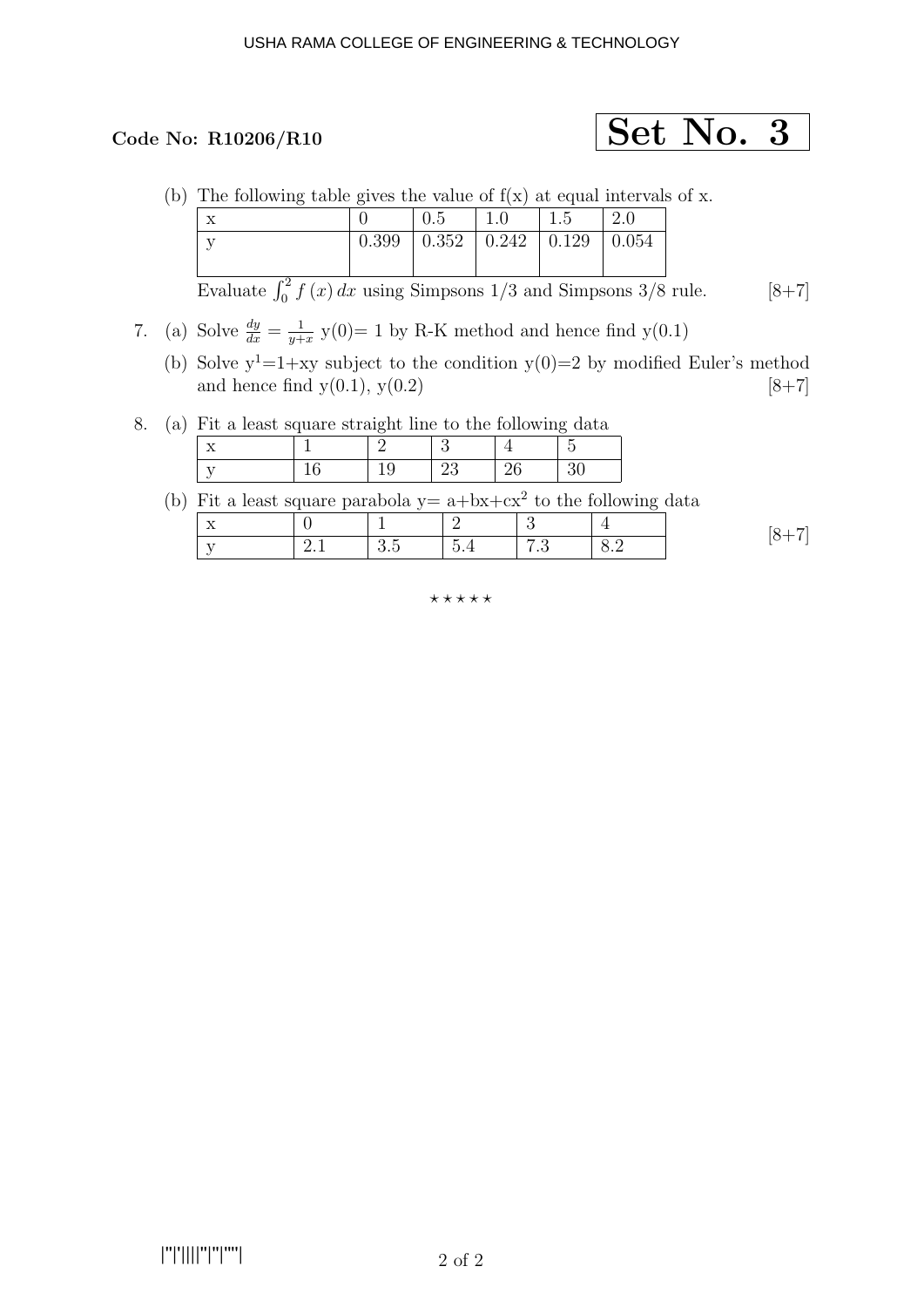Code No:  $R10206/R10$ 

$$
\fbox{Set No. 4}
$$

I B.Tech II Semester Supplementary Examinations, Feb. 2015 MATHEMATICAL METHODS

( Common to Mechanical Engineering, Electronics & Communication Engineering, Chemical Engineering, Bio-Medical Engineering, Information Technology, Electronics & Computer Engineering, Mining and Petroliem Technology)

Time: 3 hours Max Marks: 75

## Answer any FIVE Questions All Questions carry equal marks

 $***$ \*\*

1. (a) Find rank of  $A =$  $\sqrt{ }$  $\overline{\phantom{a}}$  $-1$  2 1  $2 \t 1 \t -1$ 3 2 1 8  $\theta$ 7 1 by using Echelon form (b) Find rank of  $A =$  $\sqrt{ }$  $\overline{\phantom{a}}$ 1 2 3 2 1 4 3 0 5 4 3  $-10$ 1 | using Normal Form [7+8]

### 2. Verify Cayley – Hamilton theorem and find  $A^{-1}$  if  $A =$  $\sqrt{ }$  $\overline{\phantom{a}}$ 1 0 3  $2 \t 1 \t -1$  $1 -1 1$ 1 [15]

- 3. (a) Define quadratic form, rank, signature and index of the quadratic form.
	- (b) Explain about the Nature of the quadratic form and find the nature of Quadratic form  $2x_1x_2 - 4x_1x_3 - 4x_2x_3$  [5+10]
- 4. (a) Find a real root the equation  $1 + \tan^{-1}(x) x = 0$  near x=1correct up to 4 decimal places using iteration method
	- (b) By using bisection method find an approximate root of the equation  $\sin x = \frac{1}{x}$  $\frac{1}{x}$ that lies between x=1 and x=1.5 (measured in radians).Carryout computation upto  $7^{th}$  stage.  $[8+7]$
- 5. (a) (i) Solve  $\Delta(e^{ax} \log bx)$  (ii) Prove that  $\nabla^6 y_8 = \Delta^6 y_2$ .
	- (b) From the following table for find f(3.3) using gauss forward interpolation formula.

| $\Lambda$  |                                       |  |  |         |
|------------|---------------------------------------|--|--|---------|
| $Y = f(x)$ | 15.30   15.10   15.00   14.50   14.00 |  |  | $[8+7]$ |
|            |                                       |  |  |         |

6. (a) The population of a certain town (as obtained from census data) is shown in the following table:

| rear           | 1891 | 1901 | 1911 | 1921 | 1931 |
|----------------|------|------|------|------|------|
| Population (in | 46   | 66   |      | 93   | 101  |
| thousand)      |      |      |      |      |      |

Estimate the rate of growth of the population in the year 1921